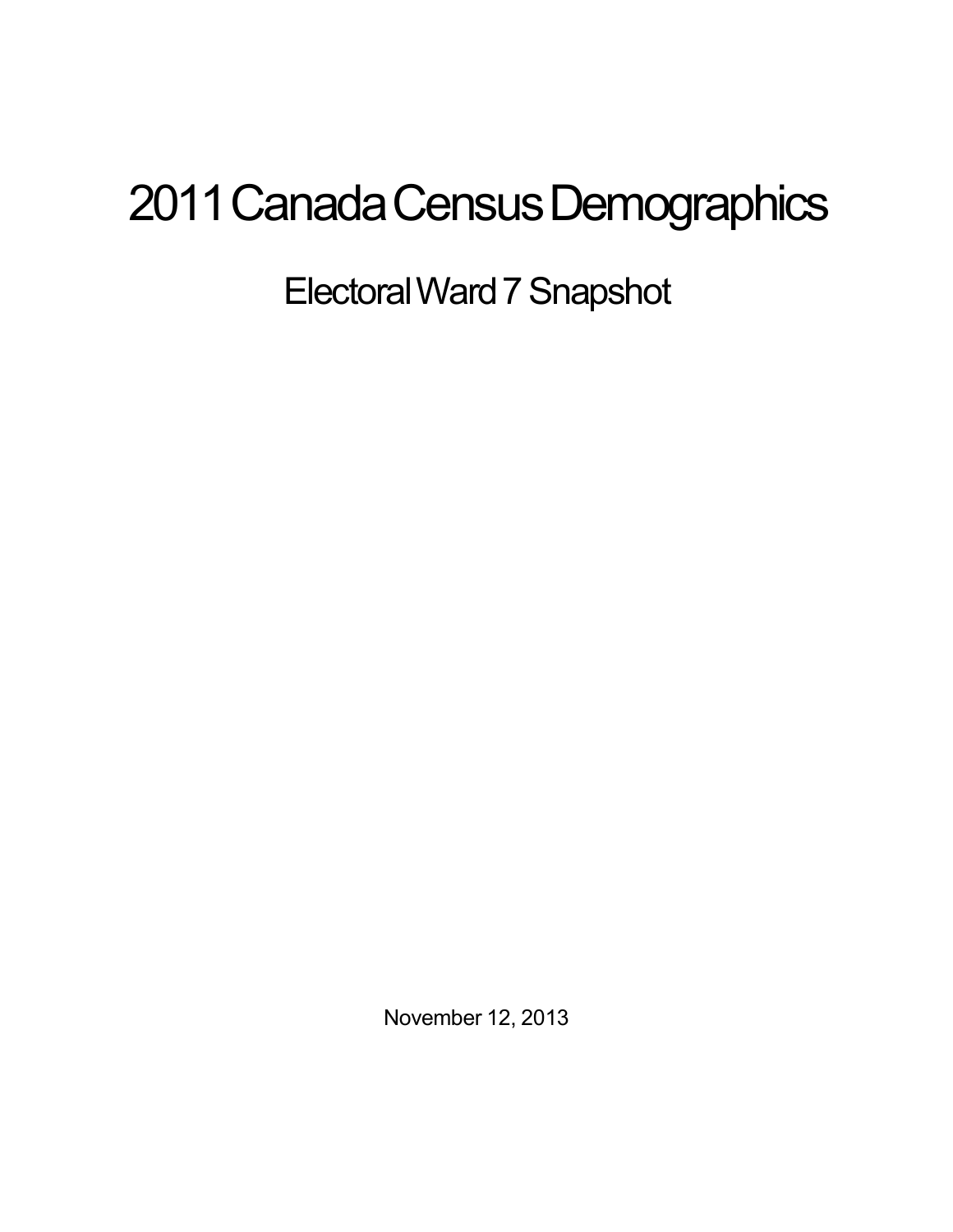Prepared by City of Windsor Planning Dept

## **Table of Contents**

| WARD 7 |  |
|--------|--|
|        |  |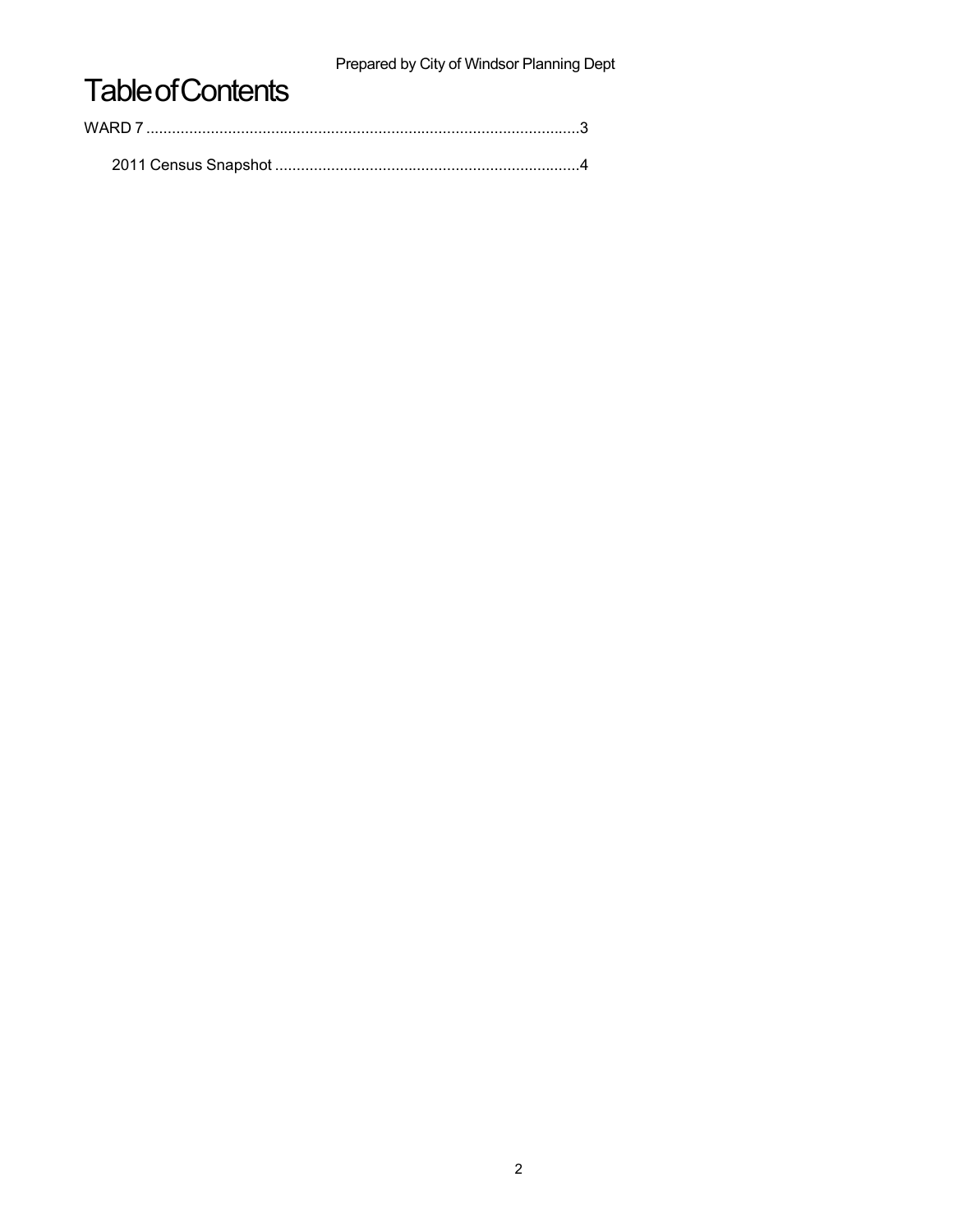Prepared by City of Windsor Planning Dept WARD 7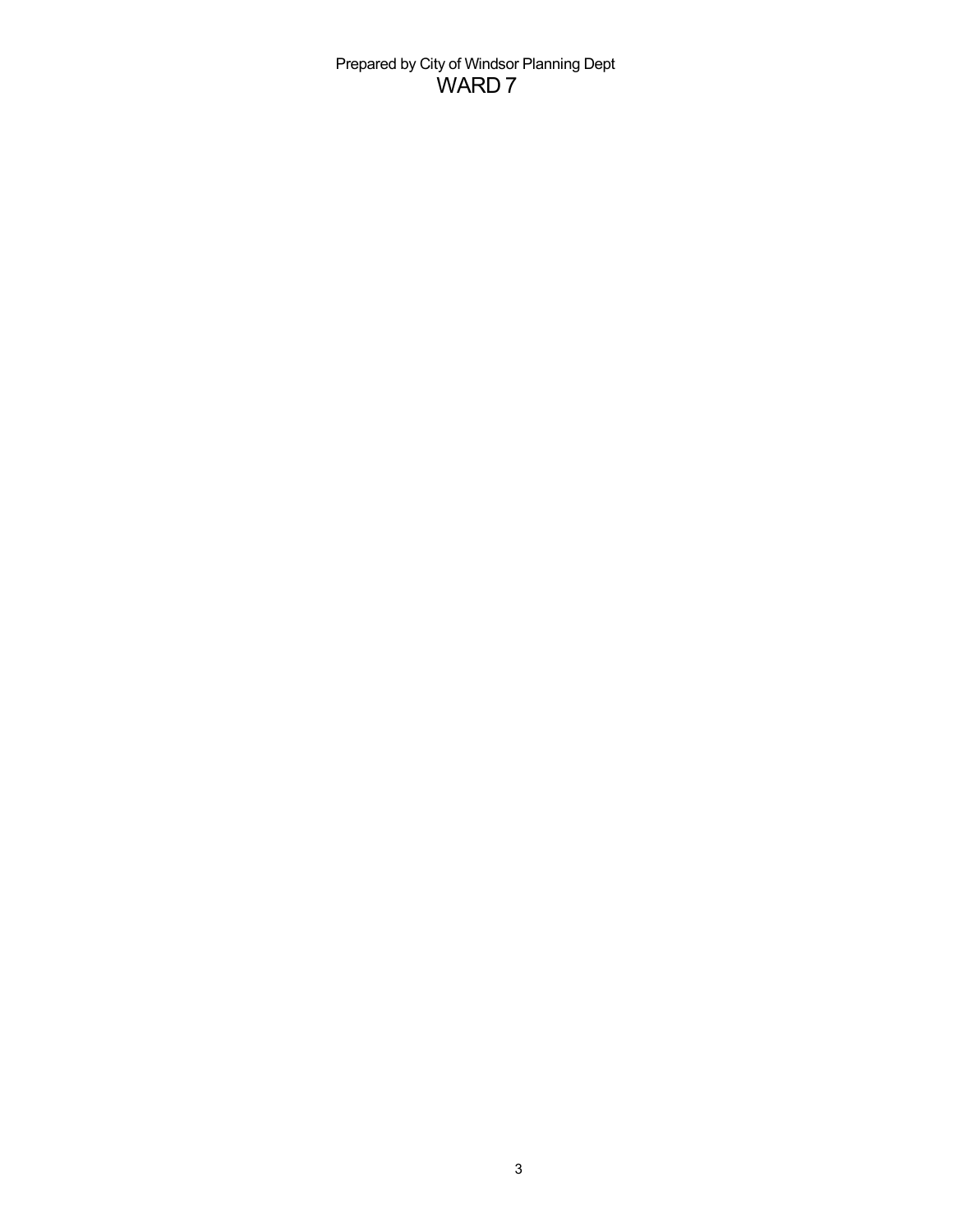## Prepared by City of Windsor Planning Dept 2011 Census Snapshot

| 2011 Census<br><b>Snapshot</b> | <b>WARD 7</b>  |    |
|--------------------------------|----------------|----|
|                                |                | ℅  |
| <b>Total Population</b>        | 23,058         |    |
| Males                          | 11,215 49%     |    |
| Females                        | 11,843 51%     |    |
|                                |                |    |
| 2011 Population by Age         | 23,058         |    |
| 0 to 4 years                   | 1,379          | 6% |
| 5 to 9 years                   | 1,448          | 6% |
| 10 to 14 years                 | 1,357          | 6% |
| 15 to 19 years                 | 1,453          | 6% |
| 20 to 24 years                 | 1,372          | 6% |
| 25 to 29 years                 | 1,346          | 6% |
| 30 to 34 years                 | 1,514          | 7% |
| 35 to 39 years                 | 1,655          | 7% |
| 40 to 44 years                 | 1,585          | 7% |
| 45 to 49 years                 | 1,627          | 7% |
| 50 to 54 years                 | 1,668          | 7% |
| 55 to 59 years                 | 1,636          | 7% |
| 60 to 64 years                 | 1,645          | 7% |
| 65 to 69 years                 | 1,145          | 5% |
| 70 to 74 years                 | 910            | 4% |
| 75 to 79 years                 | 570            | 2% |
| 80 to 84 years                 | 396            | 2% |
| 85 years and over              | 357            | 2% |
|                                |                |    |
| Average age                    | 39.9           |    |
| Median age                     | 40.0           |    |
| Dominant age group             | 50 to 54 years |    |
|                                |                |    |
| <b>Families</b>                | 6,769          |    |
| Persons per family             | 3.1            |    |
|                                |                |    |
| Two-parent families            | 5,708 84%      |    |
| With no children at            | 2.414 36%      |    |
| home                           |                |    |
| With children at home          | 3,305 49%      |    |
| Lone-parent familiies          | 1,056 16%      |    |
|                                |                |    |
| Children per family            | 1.2            |    |
|                                |                |    |